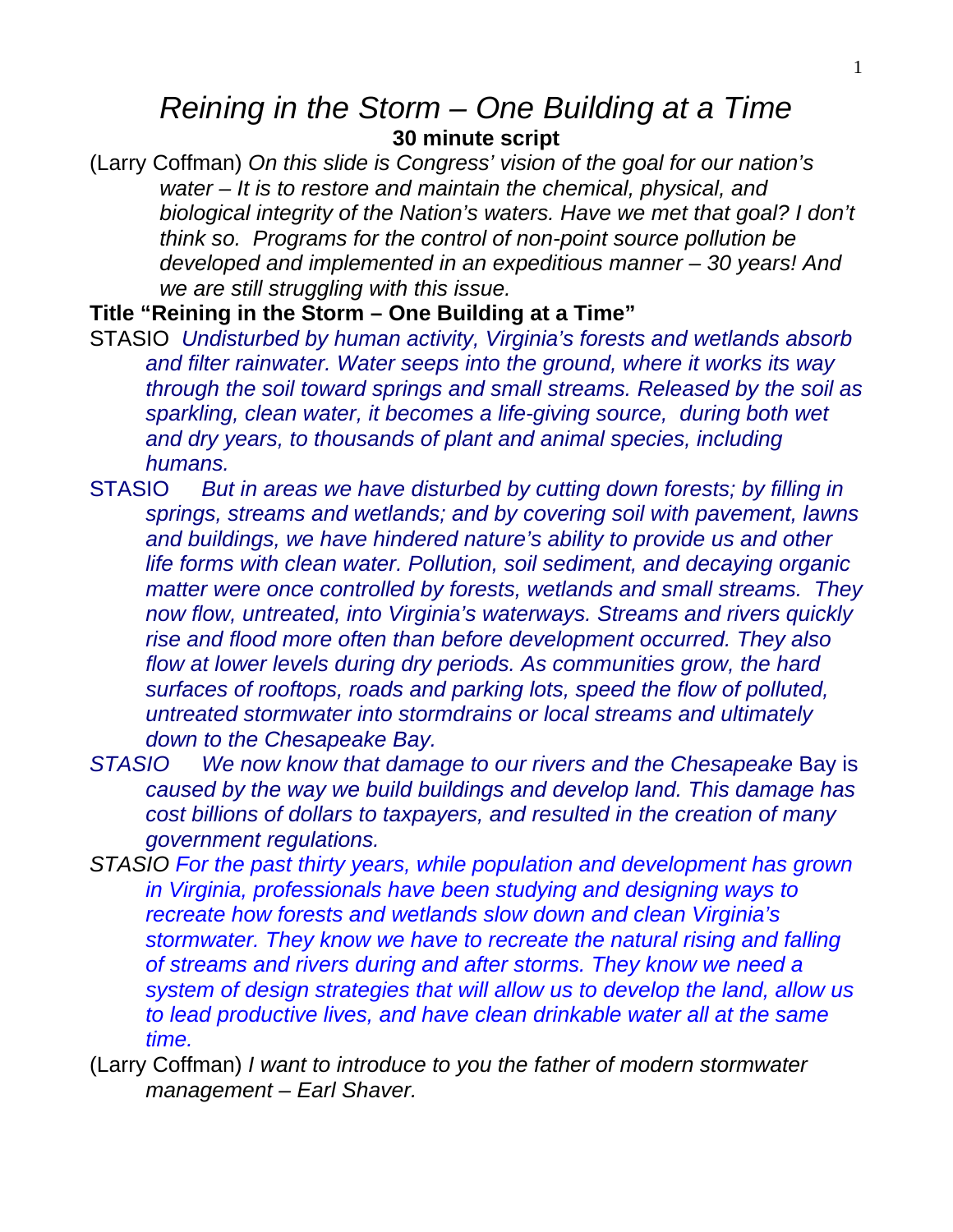(Earl Shaver) W*e've been implementing our traditional stormwater controls, but we are still seeing degraded environments in our urban streams.* W*e have to start aiming higher in what we are doing.*

 *Imagine you as a human being if 90% of your arteries were clogged & You couldn't have a healthy system. If we don't do a good job on protecting these small streams, in the U.S it is 70 % of all streams are 1st or 2nd order streams – so that is something we really need to be more aggressive on is protection of these small urban streams.*

*The developer came in with a traditional Stormwater treatment pond with 128 lots. We worked with the developer and said can we give you a better design?* It lowered the peak runoff for a 2-year storm by 21%, just by how you develop the land. His yield went from 128 lots to 138 lots. And that the subdivision costs dropped by \$1.5 million. What's interesting in the project is that the profit margin for the developer went from 24-34%. So he made more money with less impact. I mean it's a win-win situation.

STASIO *Designing a system that recreates nature's water-cleaning methods, that allows communities to grow and prosper, that protects our streams, rivers and the Chesapeake Bay, that holds the cost to developers rather than taxpayers is called Low Impact Development*

- (Larry) *"Low Impact Development involves a lot of various techniques. We are here at an elementary school* w*here we used all of the techniques. There are really 5 steps to LID.*
- (Larry ) *"The first step with LID is conservation. I'm standing in front of 5 acres of trees we were able to save on this site, just through sensitive site planning. Of course it is important to save the trees, because of the habitat value, because it plays an important role in recycling nutrients and to maintain the water balance on the site on the site."*
- STASIO *And in Virginia, developers are learning that they too can make more money by conserving land and making more efficient use of land.*
- (Rick Dengler, Brookfield homes) *We purchased the property at Camp Glenkirk which consists of 227 acres on the shores of Lake Manassas. We decided to spend the money up front and more detailed engineering to arrive at a more environmentally-sensitive land plan for this community. This site is quite unique. It has an eagle's nest on it. A matter of fact – two eagles nests and it has a majority of the site is wetlands. And so by spending the money up front, and the engineering, we were able to come up with a land plan that saves 55% of space in open space and becomes very environmentally-friendly, which we think is a very strong market place to sell homes. By using some of the Low Impact Design techniques that are on the market place today, many of those techniques are very, very advantageous to the developer, and we find them financially-rewarding to*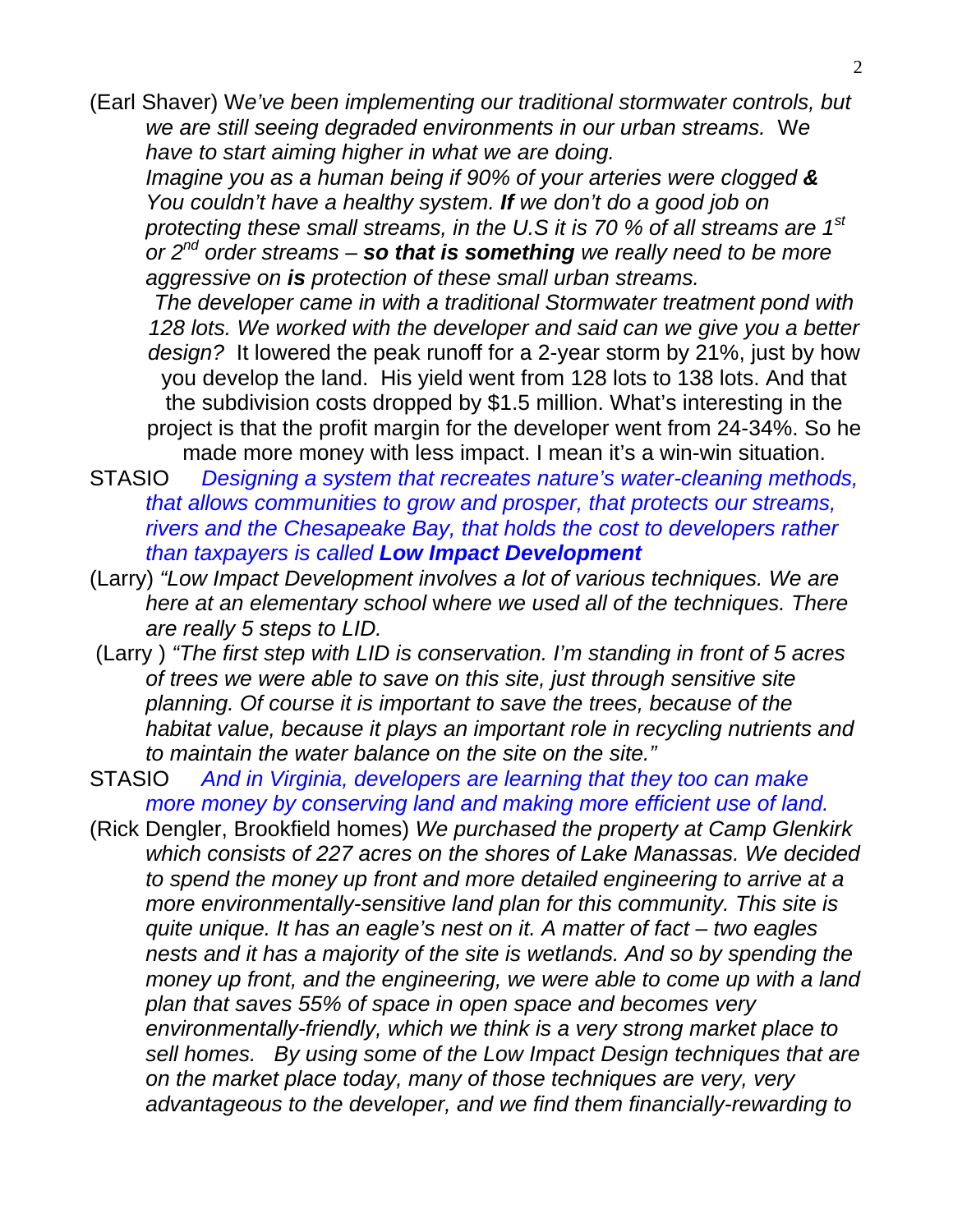*us, too. And we find that they will be most advantageous to the homeowner and the consumer at the end*.

- (James Baish, Land Planning and Design Group) *One of the initial concepts we had for the project was to do a cluster design which would cluster and condense the area for home ownership to a smaller portion of the site, rather than lot it out over the entire site. That gave us control over the preservation of the open space and trees that we have on the property.*
- (Larry) *The second part of LID is the minimization of impacts and this is a good example of it, instead of paving. On this maintenance road we use a grass pave block system that still allows water to soak down into the ground so that we can also treat it and recharge the surface, rather than use a hard surface that would prevent water from getting into the ground."*
- STASIO *There are now alternatives to pavement for roads, driveways and parking lots that receive only occasional usage. These grass-covered structures are strong enough to hold a large vehicle, absorb most rainwater, and are much more attractive than paved or gravel surfaces.*
- STASIO A *recent study found that the damage done to water quality by every square foot of pavement must be offset by 6 square feet of heavily planted landscape. The most efficient approach to protect our water is to reduce the amount of pavement and the footprint of buildings.*
- (Larry) *"The 3rd part of LIDs is slowing the water down by taking the downspouts and disconnecting them from the pipe system and allowing it to drain out onto the landscape.*
- (Earl) *Another practice that we use is house water tanks. If you think that over 60% of the water you consume in your house goes to toilet, laundry and outdoor use, why do we have to use potable water? I have 2 - 5000 gallon tanks. I have a carbon filter and a sediment filter and that's all*
- STASIO *The first step to collecting rainwater is to calculate how much water runs off of the roof. A 1,000 square foot roof may have 600 gallons of rain water run off for every inch of rain. A rainwater tank that is too small or poorly designed will overflow and create problems for the landowner. And as this seasoned expert says:*
- Kevin Mercer *It's large enough, it's freeze-thaw tested, it's UV proof, it's child-proof, it's animal-proof, it's mosquito-proof!*
- (Jason Wisecarver*) We have many sizes ranging from 30 gal. up to 15,000 gal. You can get them in all kinds of different sizes, dimensions, also color configurations that match the environment, match the aesthetics of the house and that's where it becomes very important to look at that type of detail.*
- STASIO Herbert Dreiseitl is designing systems in Virginia that will integrate stormwater into our daily lives, rather than hiding it underground.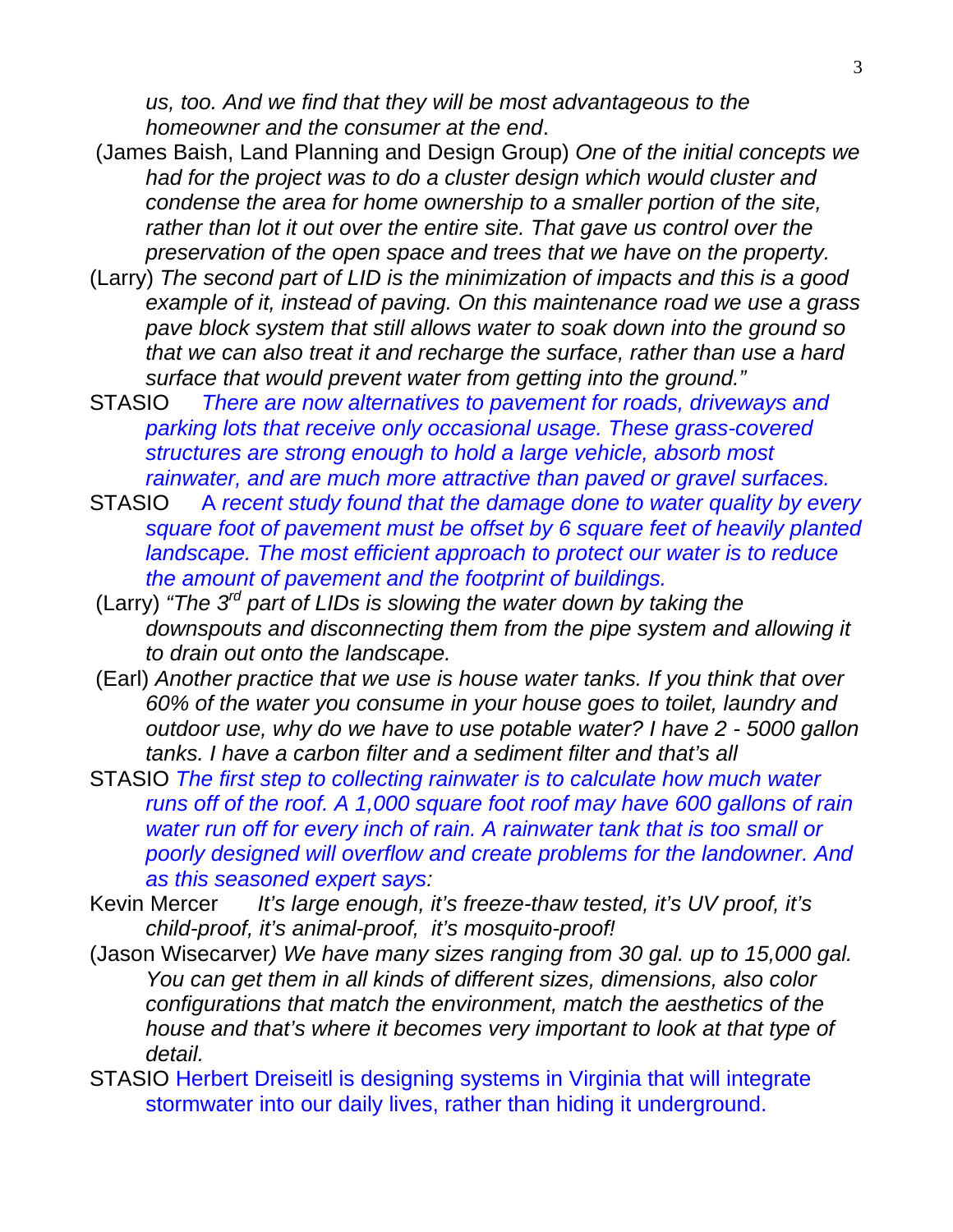- (Herbert Dreiseitl) *I think it is important for people to understand what their water is in front of their doorstep. I think it is important to make it clear that the runoff of water is open to see, is clear for people. They have to get a feeling and understanding of their environment and they have to relate to it. It should also be funny. It should be interesting. It should be part of our culture.* It's something for all.
- (Larry) "*The 4th step with LID is to use integrated management practices where we create storage. We create storage in the landscapes to recreate the storage that was lost in the development. This is an example of how to lose storage. This isn't an LID technique. See how the landscape is mounded up. So there is no opportunity to treat the water, store it. Essentially, water just runs off and it is disconnected from the parking lot.* A *good example here of integrated management practices is a rain garden with this landscape island. You can see how it's depressed and how it has vegetation growing in it. Curb cuts allow the water to get into it, where it can be treated and stored and provide stormwater management benefits."*
- Asad This design is based on improving water quality on this .6 acre area. This is a good location for a Raingarden. We have a lot of runoff from a parking lot and these rooftops and part of the lot.
- (Russell Katz) *All of the stormwater management for this new building is done using LID techniques.* The courtyard is the center of the building and also where the stormwater management takes place. The stormwater management takes place in 2 different areas. Where we are standing right now is the green roof. We are on the roof above the sublevels of the building and just to my left we have 3 feet of soil with the plants above. Behind me where I just walked up from is the on-grade bioretention area. There we have 6-7 feet of soil with larger plants. In this system and on this site, every raindrop that falls comes to the courtyard. Either it falls on the roof of the building and comes down through the downspouts you see on the building on the perimeter. It comes down across these shallow runnels in the sidewalks and feeds the surface of the green roof and the bioretention area. The rain that falls in the back in the parking lot which is behind me through th gate is caught in a shallow catchment basin and feeds the surface of the on-grade bioretention.
- (John Tippet) "*What we have here is a one-acre parking lot that drains to the Rappahannock River. There's not much in the way of stormwater management here right now, so we came back and took a look at the site to see where we could apply some LID principles to try to put the water*  back into the ground and make it function a little more like it did when it *was predeveloped forest. This is where the water goes right now and what we are going to be doing is taking this green island here and turning it into a functional filter – biofilter. And that's going to happen right here at the*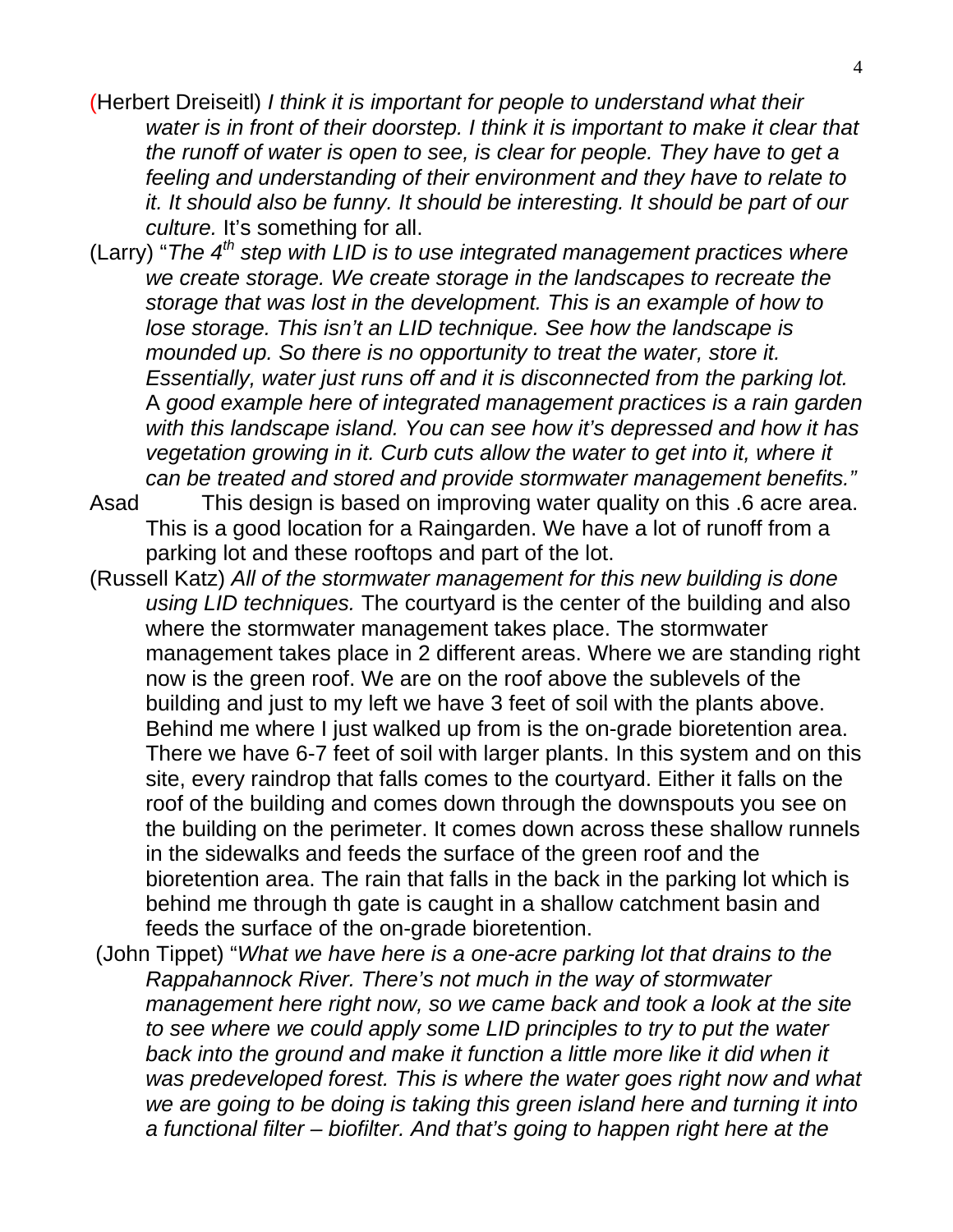*curb cut. The first flush of rainfall is going right through here and come back through this excavated area. We've just begun digging it out. Once we get the rest of this soil removed, we are going to take out the existing soil, because this is not permeable enough to allow the good kind of filtration we want in a biofilter unity. So we are going to take this soil out and fill it up with the standard bioretention profile. Start with gravel to hold the water and then move it up with the bioretention soil mix with mulch on top. The whole thing will be depressed about 6" below grade where it is*  now. It will probably pond for an hour or so after a storm event. But we've *taken this parking lot and made it a lot more functional from an LID perspective."*

- (Stacy Churchill) "*We're here in my front yard in Stafford County, Virginia. We moved here about 2 years ago, and when we first moved in, we had all kinds of drainage problems. None of this landscaping was here and after heavy rains we had water that would flood and puddle up in the back; and we had a swamp over here to my right. We were able to solve all of those problems and improve our landscaping at the same time by putting in a rain garden here which has added a nice landscaping feature. Some flowers, some trees, looks great. In addition, we put a swale in the back yard. It runs along the width of our back yard. And that has solved the puddling problems in the back and has probably saved the foundation of our house as well. In addition, the final than we have done at the front of our house, we have taken our ditch here and taken out the ugly rip rap*  rock, put in a swale and covered it with ground cover that will fill on over *the years and create an additional beautiful part our landscape."* (149)
- (Katrin) *This is my private backyard urban, ultra urban backyard habitat.* This property I bought about 10 months ago and what you see here did not exist 10 months ago. It was concrete and chain length fence. When it rains, all of the water from the downspout flows into the alley. And would create a stormwater management problem taking sediments and everything else from the alley. Since I bought the property, I just put in bluestone patio, sitting in crushed stone. So it is pervious. But more importantly, all of the stormwater that comes from the downspout for the entire roof runoff is being directed into this bioretention area right here. Excess water, after it pools here is directed via this drainage detail over to this site right here where it is allowed to maintain and to return and to slowly infiltrate into the ground adding to the plant growth. And I have not irrigated this since I planted it in April of this year.
- (John Tippett) *We are here in a large commercial parking lot in the City of Fredericksburg and this is where some of the first LID activities took place in the city. One of the things you notice when you first enter into the City. In this area you see the conventional parking islands –over my shoulder*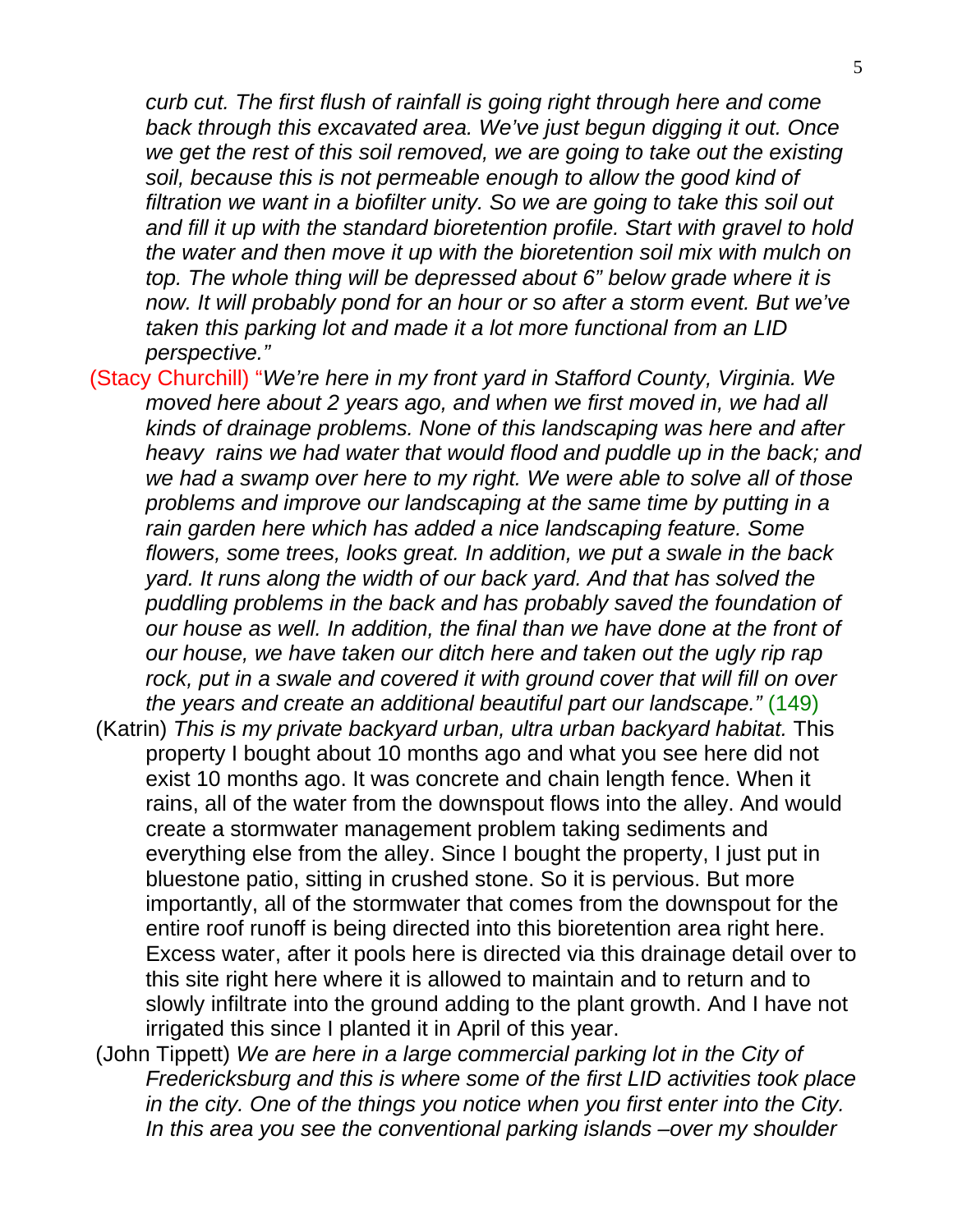*and the vegetation there. And contrast that with the bioretention area here in the middle of the parking lot and the vigorous growth that's going on here. This is one of the many value added benefits that come along with bioretention systems, because we are using the stormwater runoff here to irrigate the trees in the parking lot. There is no need for an extensive irrigation infrastructure. That saves money. It also creates much more vigorous growth as the trees remove nutrients from the runoff, grow much more vigorously and create an aesthetic asset in the parking lot. Plenty of shade in what would otherwise really is a sea of asphalt. One of the neat aspects about this project here is that the success of this led the developers on their next project to decide to go ahead and do complete LID across their entire development."* 

- (Fay Harwell) "*I wanted to show you a little bit of the design that really incorporates the principles of how the water flows and how it has to be caught and brought to these basins. You can see that it comes down the face of the building and into a series of rills, And what we wanted to do was to be able to teach people how water flows through the landscape and not to put it in a closed pipe, but to put it in a system that has some openness and allows the sound of the water to be heard as it rushes down the top of the building into the rills and into these basins where water actually rushes quite fast and there's quite a lot of volume of water coming off the building. And so, the water comes into the rills and then the velocity is slowed down by a series of river cobbles which are natural Virginia river cobbles and it's brought into the basin where it begins to moisten the plantings and then infiltrate back into the ground. So the system works. It is the kind of system that's been around for thousands of years. And we're really kind of coming back to that after having paved and piped water for many, many years, since the 1940s."*
- (Mark Chambers) *We're here today at the Baker-Butler School to see the biofilter installed in 2002 to treat runoff from the bus loop in the parking area. All of the stormwater from the bus loop and parking area enter the biofilter, then this curb cut. This stone dissipation channel takes some of the energy before it enters the biofilter. In this biofilter, the school wanted a lawn, so instead of shrubs and hardwood mulch, we planted grassand large trees.*
- (David Hirschman) *The University of Virginia did a study on this biofilter on the removal of pollutants and came to measure the water coming off the parking lot. But when they came here to measure the water coming out – very often – there wasn't enough water coming out. So that shows how effective these biofilters can be at stormwater treatment.*
- (Emily Ayers *The soil mix that we've used in this Rain garden was a sterile purchased mix of that contained a very large amount of sand and very*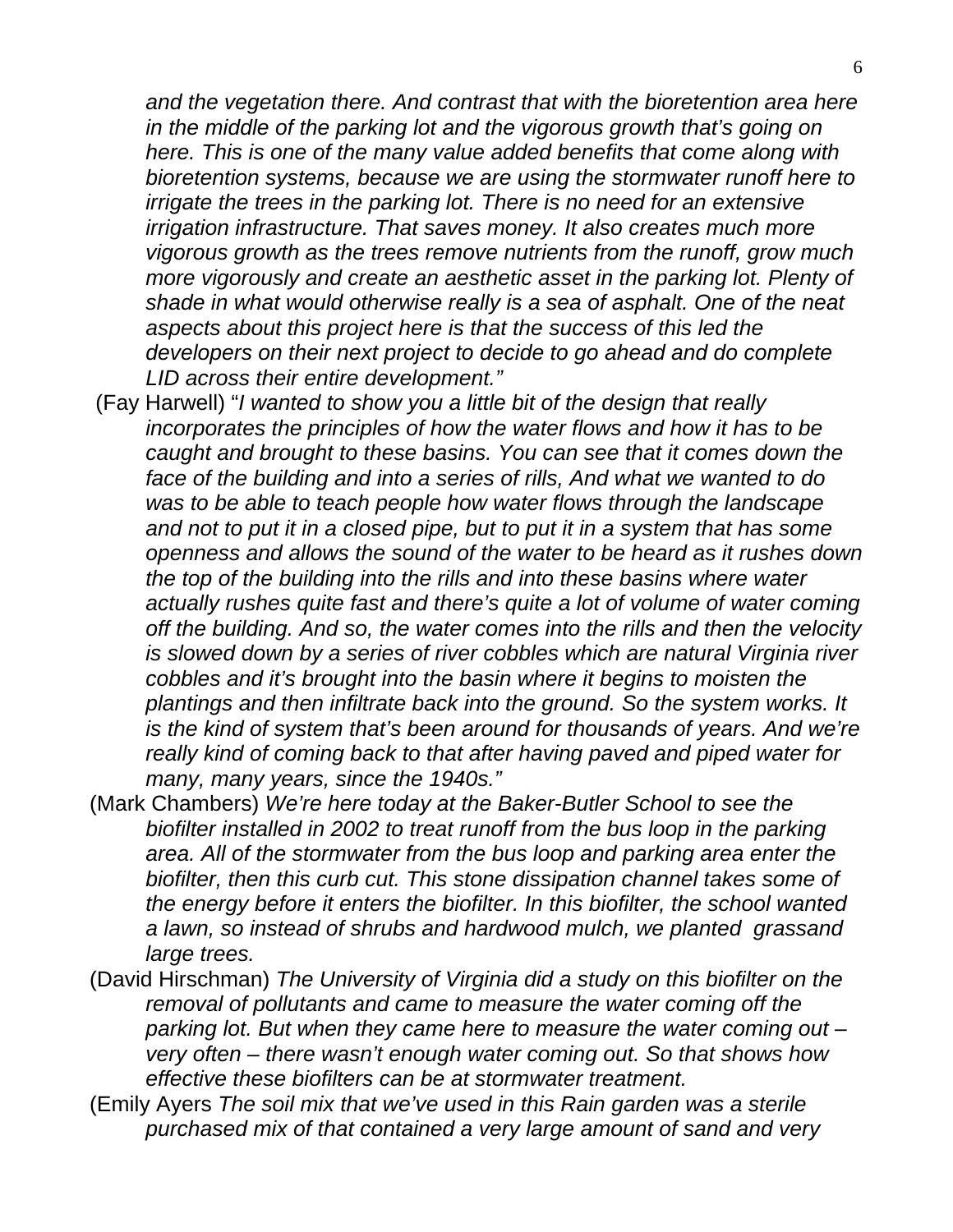*little organic material. And no soil animals whatsoever! So what happened over time was that silt contained in the runoff coming off this parking lot flowed onto the surface of this soil and compacted the soil down and created an impermeable layer on the top. What would happen in a natural soil is that earthworms would burrow around in the upper layers of the soil and they would mix this silt into the soil matrix. Now the problem here is that there are no earthworms in this soil and very little organic matter and so when the silt washes in, nothing happens. My advice to anyone building a Raingarden is to add a lot of organic matter and import a lot of worms*.

- STASIO *Vegetated or green roofs have also been used for thousands of years. These green roofs, just outside of Washington, D.C., were built in the early 1970s and represent the ancient theory of green* roofs. *A new style of green roof is light-weight and can be built onto already existing buildings. Some countries now require green roofs on all new buildings. These roofs are quickly becoming popular in Virginia for their stormwater value, the superior way they insulate the building, their longevity, and the way they look.*
- (Katrin Scholtz-Barth) *Green roofs are one of the most effective technologies in urban areas available to you to manage your stormwater. Green roofs are very effective technology because it retains water, it filters water, it delays water, and it reduces temperature of urban runoff. It also takes up some of the nutrients that would otherwise be washed into our urban streams as a non point source pollution.*
- (Jeanette) *Hi Come on Up! The roof is a year old. A week after it was installed, Isabel hit, it did just fine, it survived the winter. The building is about 36 years old*. *I expect to get 40+ years out of this green roof. We've taken 4,500 square feet of impervious surface and turned it into a pervious surface.* T*his roof was constructed strictly for the longevity of the roof, to save the community money, to decrease the cost of heating the building for the stormwater management.*

*STASIO Where pavement is necessary, there are products that allow water to pass through them into a specially prepared underground system.* 

- (James) *We also have a unique design to the way we handle the runoff. We have an open section six-foot grass ditch that occurs along both sides of the street, which is a pervious surface, rather than curb and gutter.This converts to 4.2 miles of swale along both sides of the street, which is a pervious surface allowing infiltration to occur the entire length of it, as well as reducing the velocities from a curb and gutter situation.That 3 acres is an area we can flow water and reduces the velocity as well.*
- (Larry) "T*he 5th step is to provide public education and outreach*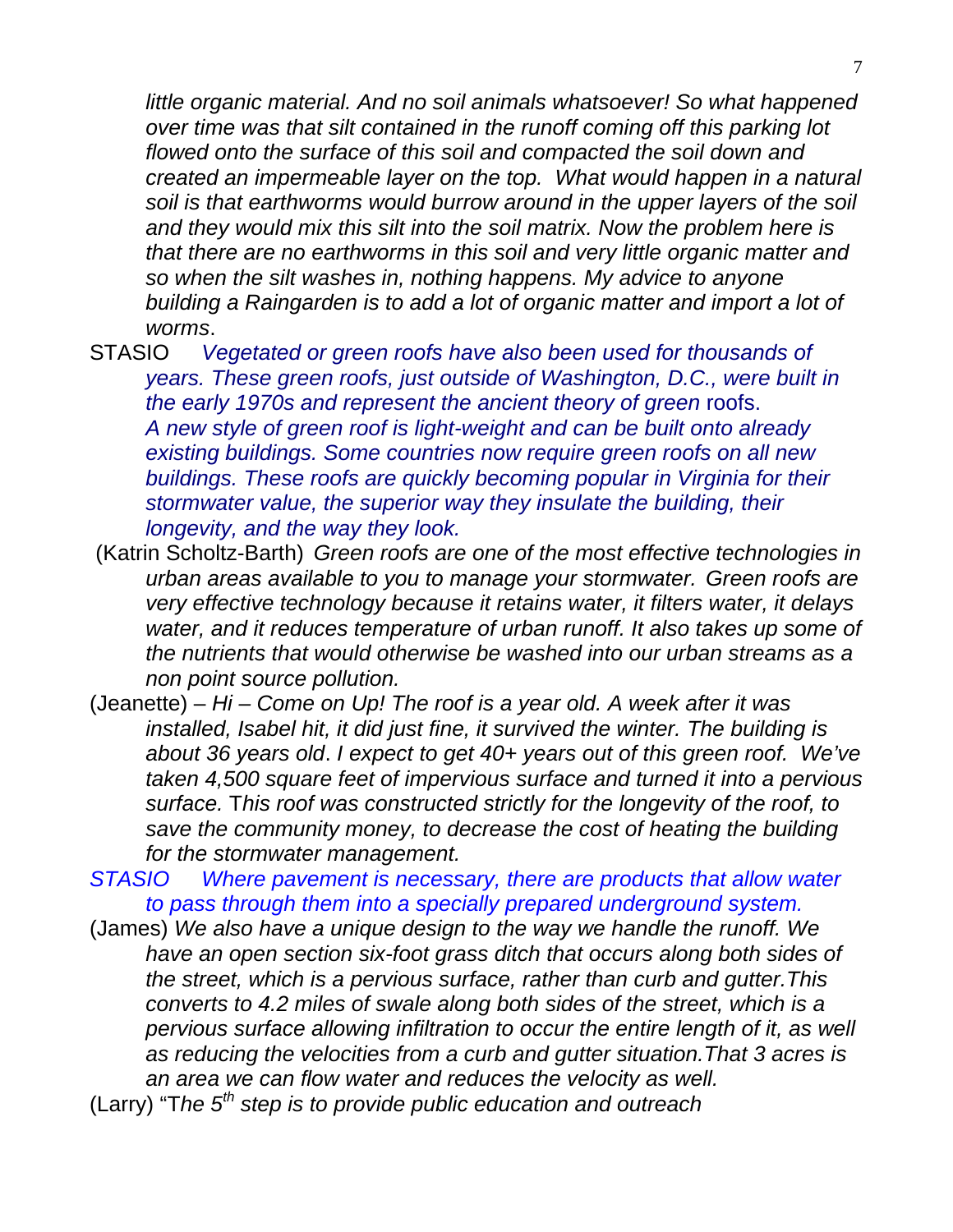- STASIO Education includes teaching how to prevent pollution and soil sediment from entering our stormdrains and stream. Education also includes showing how Low Impact Development designs are cost-effective and attractive opportunities for land owners and developers. Prevention through education is the least expensive way to keep our waters clean.
- (David Hirschman) *We're at Monticello High School in Albemarle County. We're looking at the very 1st biofilter that was installed in this whole area of Virginia, and the County did it as a demonstration project to basically show what this biofilter technology is all about and to promote it to the private sector. One of the great things about this particular biofilter is it is used as part of the educational process in the school.*
- STASIO *Low Impact Development workshops are gaining popularity and have been very effective in helping government staff, architects, contractors and developers support these new designs.*
- STASIO *Many LID Design competitions are being funded by government agencies, universities and Builder Associations in a successful attempt to encourage more professionals and students to gain skills in this field.* F –
- (Meredith Upchurch , VA Tech) *I'm part of the team that took 2nd place in the national student LID Competition*. *This is showing our proposed design for the Virginia Tech Architecture School. The theme of our project is*  fabrics of the land and it's talking about interweaving water and how it *runs through the land. So, we wanted to show before diagram and then we have a diagram showing the water flow with our proposed design.* W*e found we were able to reduce the runoff from the building by about half.*
- (Neil Weinstein) "*Pilot projects are really a critical thing in watershed restoration. You really have to show – no matter where I go, Oh it's an East Coast thing, It's a west coast thing, It won't work here – You really have to get some in-ground examples.*
- *STASIO Everything made by people needs maintenance to perform well over long periods of time. Low Impact Development projects are no different. Education doesn't stop when a project is built. Successive landowners must understand the purpose and requirements of their stormwater facilities.*
- (Tom Wasoff) *We're walking by the site of the Commonwealth's first Raingarden created in 1994. As you can see, flows down along the curb and along the curb, an then there is this curb cut where it then flows into the basin. We've just got the problem with the invasive species, English Ivy, but that's going to be rectified with more education and maintenance.*
- (Tom) *These rain gardens were constructed in 1996 and they are on private land and the actual homeowners are responsible for maintenances. As you can see, it is not functioning It's been barricaded on 3 of its sides. It will no longer allow the water to properly flow in from the driveway and*